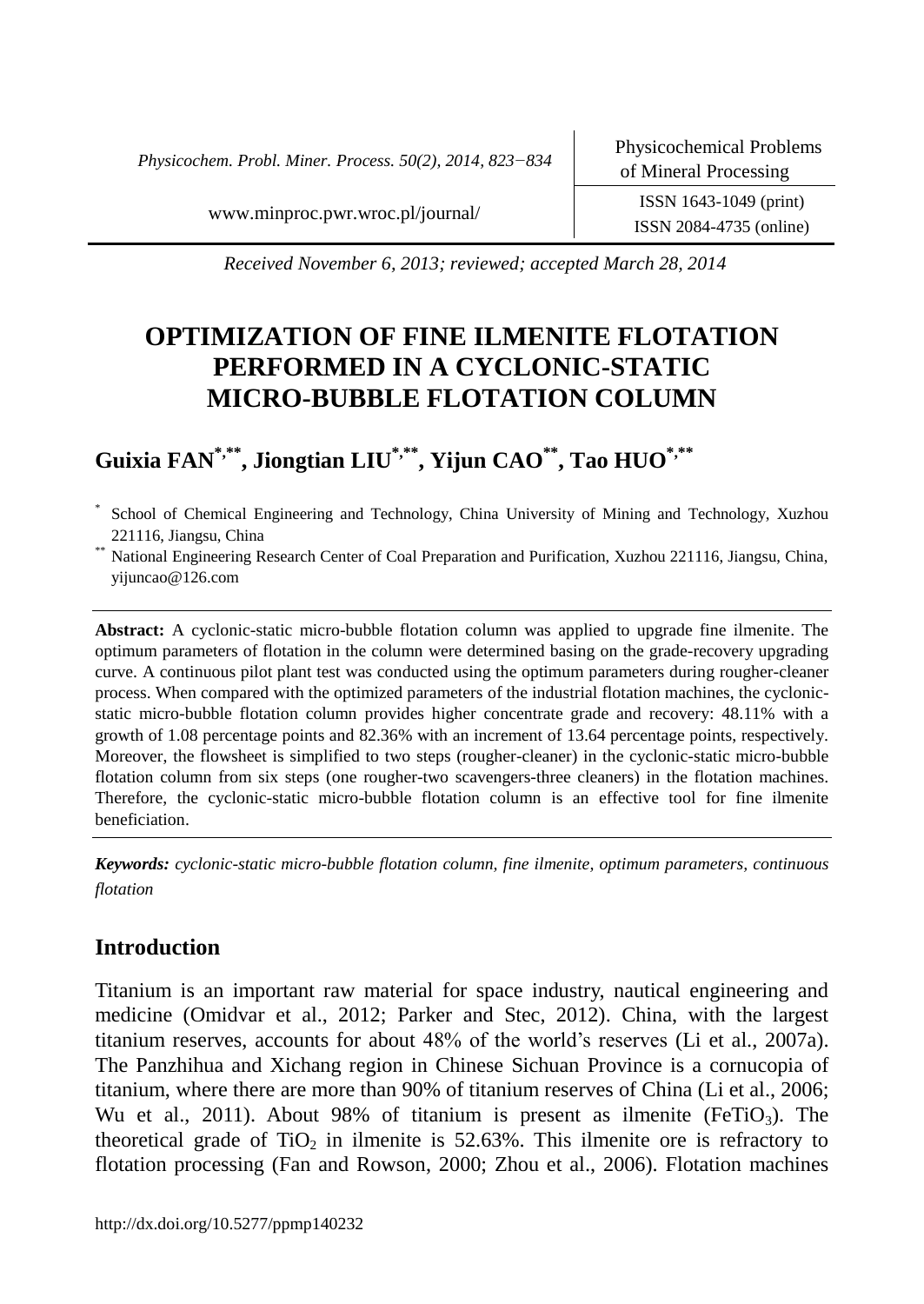are conventionally used for industrial flotation of ilmenite. However, the recovery is low and complicated flowsheets are used for the fine ilmenite fractions (Banisi and Finch, 2001; Rule and Anyimadu, 2007).

There is an interest in column flotation in mineral processing and industrial application (Honaker and Mohanty, 1996; Hulya and Ugur, 2012). In 1980, the first column was applied in Noranda's Mines Gaspe, which was shut down in 1983 (Dobby and Finch, 1991). The major disadvantages of flotation column were the mixing in the axis of the column, the blockage of spargers and problems posed by column height in installations. In recent decades, flotation column had directly driven some developments (e.g. in sparger systems), spawned derivatives (e.g. the packed column) and new concepts (e.g. the Jameson cell), for instance froth washing (Hasan and Hale, 2007). However, not all developments are accepted by the technology and market. One of the new approaches is the cyclonic-static micro-bubble flotation column (CSMC), commercially available as FCSMC, that is with additional F letter in the front of the acronym. It was invented by the China University of Mining and Technology. The characteristic innovation of the CSMC is multiple mineralization steps, including countercurrent mineralization, cyclone mineralization and pipe flow mineralization (Zhang et al., 2013; Gui et al., 2013). The CSMC has many advantages, such as higher concentration ratio and optimized flowsheet (Yianatos et al., 2005). Recently, the CSMC has been successfully used in flotation of metallic and nonmetallic minerals. Cao et al. (2009) used the CSMC to separate copper-nickel sulfide. They obtained nickel concentrate with a grade of 8.21% and a recovery of 55.24%, compared to only 5.02% and 44.71%, respectively, when using flotation machines for the same ore.

In this work, a pilot plant test was carried out using the CSMC, to probe the optimum parameters of the fine ilmenite flotation in rougher and cleaner process. The 72 h continuous test was then performed under the optimum parameters. The feed, concentrate and tailings were sized to several fractions and each of them was assayed to calculate the by-size grade and recovery of concentrate in continuous pilot plant test.

## **Experimental**

### **Materials**

The ilmenite ore was supplied by the Pan Steel Mining Company of Sichuan in China. The valuable minerals in the ore were ilmenite and titanomagnetite while the gangue minerals were titanaugite, plagioclase, olivine, and kaersutite. The chemical analysis of the ore performed by the X-ray fluorescence (XRF) method is presented in Table 1. The ore liberation degree was determined by the mineral liberation analyzer (MLA). As shown in Fig. 1, most of the ilmenite was liberated.

The ilmenite ore was screened using the 154, 100 and 74 μm sieves and then the fine size fraction  $(-74 \mu m)$  was analyzed by a cyclosizer (cyclonic size analysis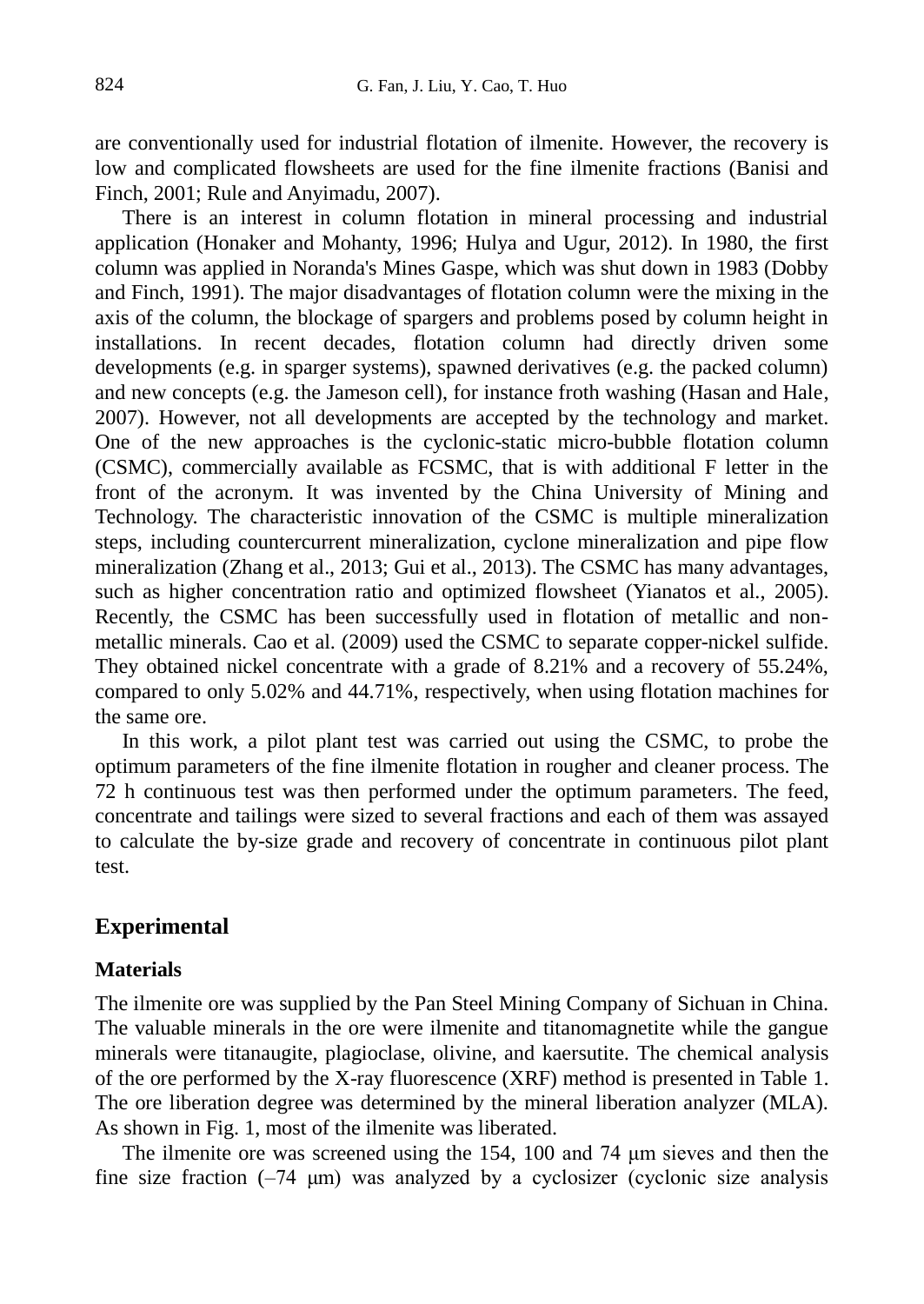instrument) having 38, 30 and 20 μm sieves. The obtained results are shown in Table 2. The grade of  $+74$  µm size fraction is lower (12.37% TiO<sub>2</sub>) than the ilmenite ore grade (20.26% TiO<sub>2</sub>), which indicates that this fraction is hard to recovery. For the size from 30 to 74  $\mu$ m, the yield is 51.45% and the TiO<sub>2</sub> distribution is 63.39%. The yield of –20 μm size fraction is only 3.70% due to pre-desliming. Therefore, the ilmenite ore is difficult to process because of non-uniform distribution in size. The  $TiO<sub>2</sub>$  grade and distribution at the size of  $-74+20$  µm indicates that ilmenite is expected to be liberated from its associated gangues.

|                |  |  | FeO TiO <sub>2</sub> Fe <sub>2</sub> O <sub>3</sub> SiO <sub>2</sub> Al <sub>2</sub> O <sub>3</sub> MgO CaO Others |  |  |
|----------------|--|--|--------------------------------------------------------------------------------------------------------------------|--|--|
| Content $(\%)$ |  |  | 7.61 22.95 20.52 6.40 22.68 5.98 7.34 5.28 1.24                                                                    |  |  |

Table 1. Chemical composition of ilmenite ore by XRF



Fig. 1. Mineralogical and liberation analyses of ilmenite ore by MLA technique

| Table 2. Particle size distributions of the ilmenite ore |
|----------------------------------------------------------|
|----------------------------------------------------------|

| Particle      | Yield $(\%)$ |              |            | Grade $(TiO, %)$ | $TiO2$ Distribution $(\%)$ |              |  |
|---------------|--------------|--------------|------------|------------------|----------------------------|--------------|--|
| size $/\mu$ m | Individual   | Accumulation | Individual | Accumulation     | Individual                 | Accumulation |  |
| $+1.54$       | 9.53         | 9.53         | 4.73       | 4.73             | 2.22                       | 2.22         |  |
| $-154+100$    | 7.71         | 17.24        | 12.51      | 8.21             | 4.76                       | 6.98         |  |
| $-100+74$     | 18.86        | 36.10        | 16.17      | 12.37            | 15.05                      | 22.03        |  |
| $-74+38$      | 42.39        | 78.49        | 24.01      | 18.66            | 50.24                      | 72.27        |  |
| $-38+30$      | 9.06         | 87.55        | 29.41      | 19.77            | 13.15                      | 85.42        |  |
| $-30+20$      | 8.75         | 96.30        | 26.60      | 20.39            | 11.49                      | 96.91        |  |
| $-20$         | 3.70         | 100.00       | 16.90      | 20.26            | 3.09                       | 100.00       |  |
| Total         | 100.00       |              | 20.26      |                  | 100.00                     |              |  |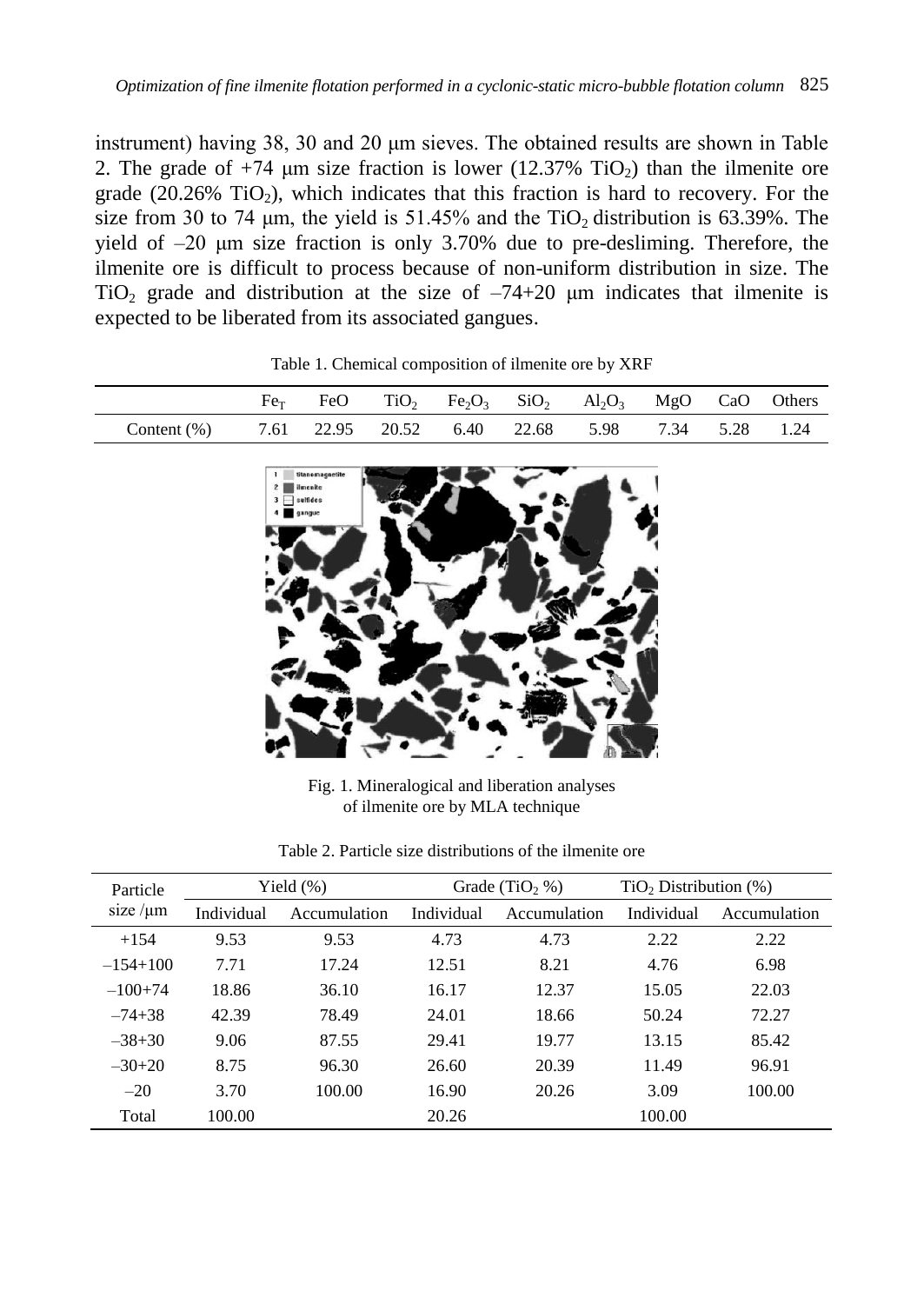#### **Flotation reagents**

 $H_2SO_4$ , MOH and diesel oil  $(D_0)$  were used as pH regulator, collector and auxiliary collector, respectively.  $H_2SO_4$  (diluted to 25 wt%) was used for altering pH value of the pulp. MOH was dissolved in water to 3 wt% at 70  $^{\circ}$ C. MOH collector was invented by the Chinese Central South University (Zhu et al., 2007). It is a commercial collector, widely used in fine ilmenite upgrading. The detail composition of the MOH was neither provided by the company nor reported in literature. In order to get more information about MOH, a Fourier transform infrared spectrometer (FTIR) and atmospheric solids analysis probe (Model ASAPTM, IonSense, USA)/time of flight-mass spectrometer (ASAP/TOF-MS) were applied.



Fig. 2. FTIR (a) and ASAP/TOF-MS (b) analyses of the MOH

As Figure 2 shows, the spectrum of MOH is matched excellently with that of sodium salt of linoleic acid (peak at  $3349 \text{ cm}^{-1}$  was assigned to water). With ASAP/TOF-MS analysis, four compounds were identified in MOH, which probably were pentanoic acid, hexanoic acid, heptanoic acid and octanoic acid. Therefore, MOH seems to be a synthetic mixture of fatty acids or their salts. The auxiliary collector was industrial diesel oil  $(D<sub>O</sub>)$ , which has a synergistic effect with MOH. It can reduce the dosage of MOH and improves the flotation rate.

#### **Flotation devices and tests**

#### **CSMC and its separation principles**

As Figure 3 displays, the typical CSMC is composed of the column separation zone, cyclone separation zone and pipe flow mineralized zone. The sieve plates are packed in the column separation zone to improve the beneficiation efficiency, because the sieve plates provide the necessary low-turbulence environment, decrease the axial mixing, and increase the collision and adhesion effectively between bubbles and particles (Zhang et al., 2009; Kawatra and Eisele, 1995; Xia et al., 2006; Eisele and Kawatra, 2007). The CSMC has three input streams (feed, air and wash water) and two output streams (concentrate and tailings).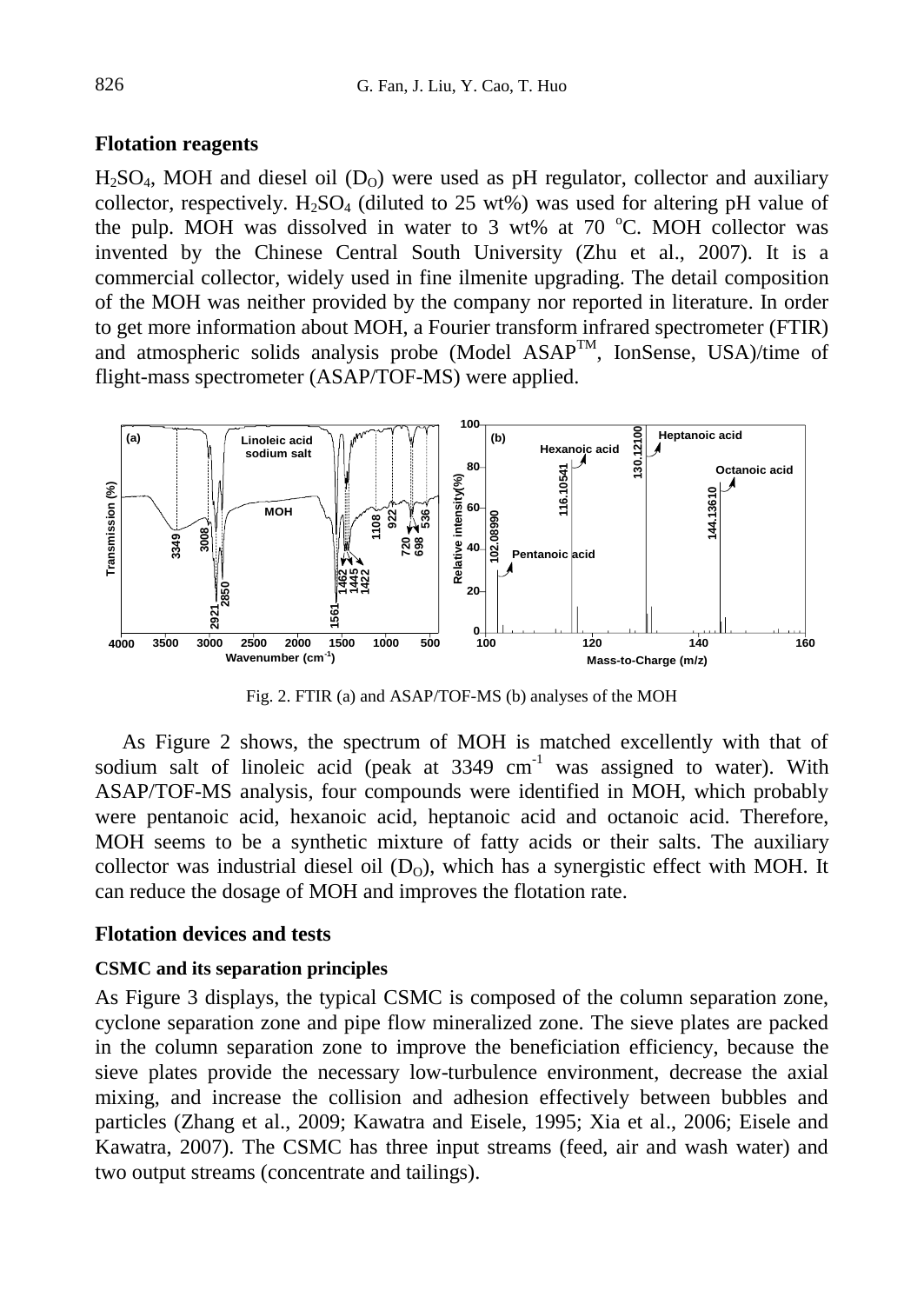The separation principles of the CSMC was reported in literature (Zhang et al., 2013; Liu et al., 2013; Li et al., 2009; Yan et al., 2012; Deng et al., 2013). The circulation pressure  $(C_P)$  of circulating pump was measured by the pressure gaugue and adjusted by converter. The aeration quantity  $(A<sub>Q</sub>)$  in pipe flow mineralized zone was modified by a flow meter.



Fig. 3. Schematic representation of CSMC

#### **Previous laboratory tests using the CSMC**

The previous laboratory tests provide data for the pilot plant design of the best-suited circuit. According to previous laboratory tests (Table 3), the rougher-cleaner flotation flowsheet was chosen for the pilot plant test. The grade of the final cleaner concentrate is dependent on the grade of the rougher concentrate. In order to reach the optimum cleaner grade, it is necessary to keep the rougher grade at a predetermined value. As shown in Table 3,  $TiO<sub>2</sub>$  grade of rougher concentrate in pilot plant tests should reach

Table 3. Previous laboratory closed-circuit flotation tests. Rougher process was carried out in CSMC of diameter 100 mm and height 2000 mm while cleaner process in CSMC of diameter 50 mm and height 2000 mm

|                            | Products            | Yield $(\%)$ | Grade $(TiO2, %$ | Recovery $(TiO2, %)$ |
|----------------------------|---------------------|--------------|------------------|----------------------|
| Rougher-cleaner<br>process | Cleaner concentrate | 35.40        | 47.98            | 83.91                |
|                            | Rougher tailings    | 64.60        | 5.04             | 16.09                |
|                            | Rougher concentrate |              | 36.89            |                      |
|                            | Cleaner tailings    |              | 19.56            |                      |
|                            | Ilmenite ore        | 100.00       | 20.24            | 100.00               |

36–38% and rougher concentrate recovery should be as high as possible. Therefore, the quality of cleaner concentrate (the grade of  $TiO<sub>2</sub>$  is over 47.50%) was guaranteed.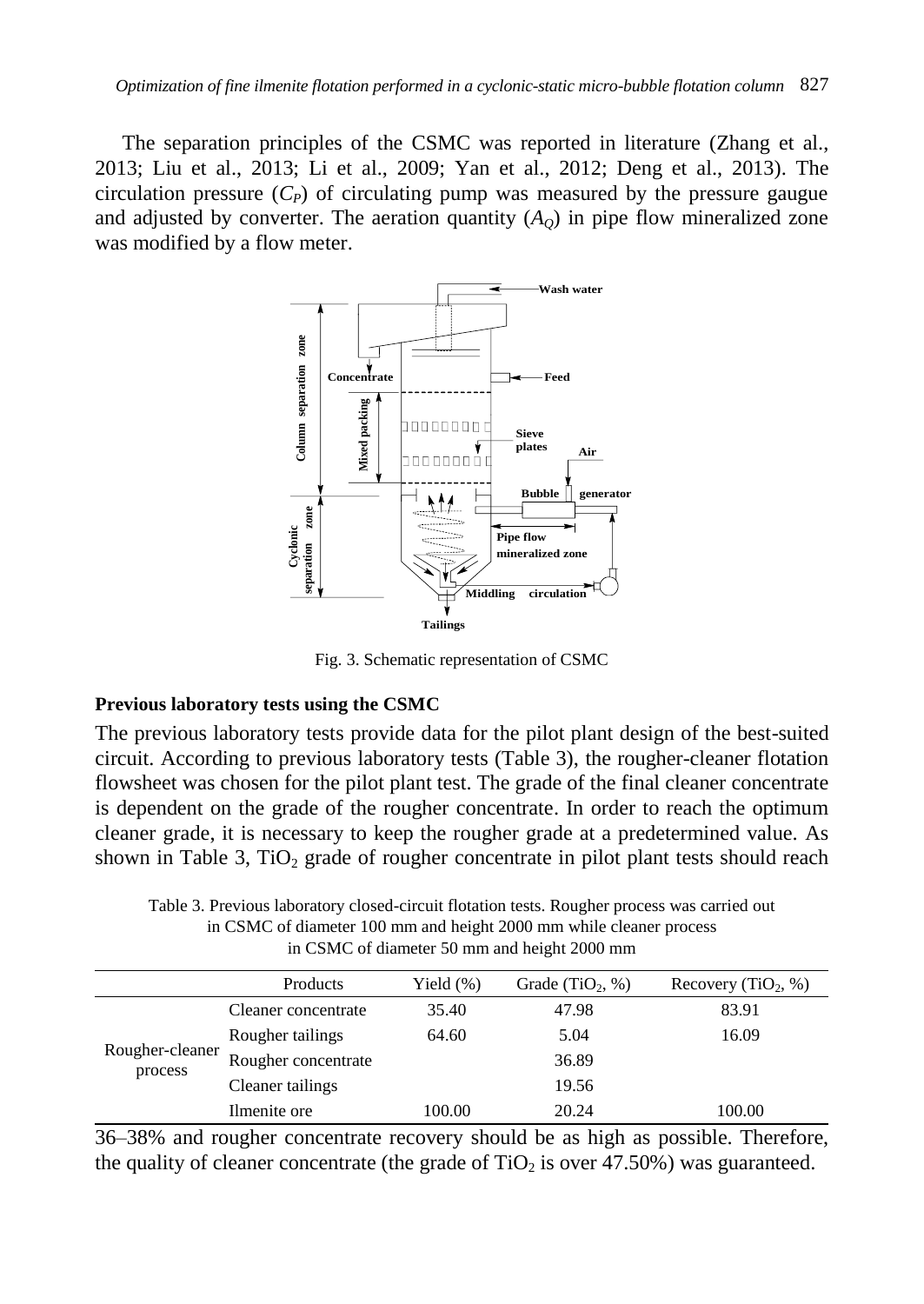#### **Pilot plant tests using the CSMC**

As described in Fig. 4, the pilot plant tests system consists of mixture section, separation and automatic control section. The flotation tests were optimum parameters exploration in rougher and cleaner process, and continuous pilot plant test.



Fig. 4. Schematic diagram of pilot plant test. Rougher flotation was performed in a CSMC of diameter 350 mm and height 4000 mm while cleaner flotation in a CSMC of diameter 200 mm and height 4000 mm

In rougher process, the cleaner CSMC system was not operated. The optimum pH value, MOH dosage, ratio of solids to liquid phase (S/L ratio),  $D<sub>O</sub>$  dosage,  $C<sub>P</sub>$  and  $A<sub>O</sub>$ value were considered using one CSMC. The feed, concentrate and tailings were acquired after the system running steadily for 3 h. On each process variable, the experiment was repeated at least three times. The concentrate grade and recovery was analyzed with the grade-recovery curve (Neethling and Cilliers, 2008; Santana et al., 2008; Drzymala, 2007) and 95% confidence interval (*CI*) in both concentrate grade and recovery expressed as error bars in the y-direction and x-direction respectively. The *CI* can be calculated separately for each timed mean grade and recovery. The following formula is used for calculating *CI* (Napier-Munn, 2012):

$$
CI = \pm \frac{t_{\alpha}}{\sqrt{n}} s \tag{1}
$$

where  $t_{\alpha}$  is the *t*-value for a 2-sided confidence level of  $100(1-\alpha)$  % with *n*-1 degrees of freedom, the *t*-value can be obtained from a table of the *t*-distribution or from the Excel function = TINV  $(\alpha, n-1)$ ; *s* is the standard deviation of the sample, and *n* is the number of replicates in the sample. In this paper,  $1 - \alpha = 95\%$ ,  $n = 3$ ,  $t_{\alpha} = 4.30$ , *s* is a variable.

The cleaner process was operated on the optimal rougher parameters. It's worth noting that the cleaner feed was the rougher concentrate, and the cleaner tailings was recycled (Fig. 4). The optimal pH,  $C_P$  and  $A_O$  value were explored.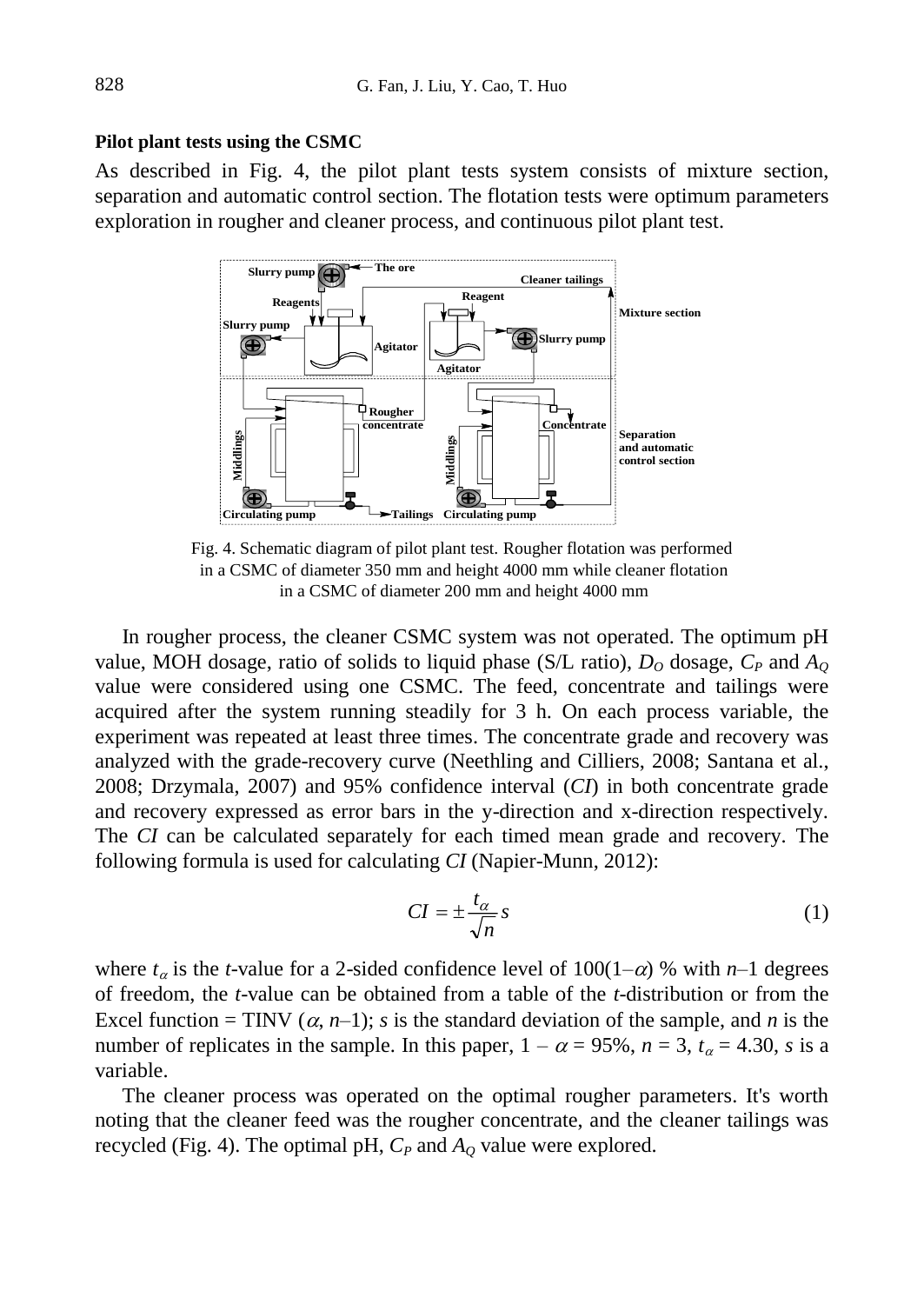The 72 h continuous test was operated with two CSMCs, due to the optimized conditions in rougher-cleaner flowsheet. Flotation tests in industrial flotation machines proceeded with one rougher-two scavengers-three cleaners. The type of the flotation machines is GF-8/JJF-8, which consisted of GF-8 flotation machine  $(8 \text{ m}^3 \text{ of effective})$ volume, for adsorbing slurry) and JJF-8 flotation machine  $(8 \text{ m}^3)$  of effective volume, for agitation). The GF-8/JJF-8 flotation machines are self-aerating and mechanical agitation flotation devices.

In the continuous test, the feed, concentrate and tailings were collected from the CSMC and GF-8/JJF-8 flotation machines at the same time to evaluate the beneficiation index. The particle size distributions of the feed, concentrate and tailings were analyzed to calculate the by-size grade and recovery of concentrate in CSMC and flotation machines by the following equation:

$$
F(i) = \frac{\varepsilon \, \varepsilon(i)}{\gamma \, \gamma(i)}\tag{2}
$$

where  $F(i)$  is the concentrate recovery of size *i* fraction (%),  $\varepsilon$  is the recovery of concentrate,  $\varepsilon(i)$  is the metal distribution rate of size *i* fraction in concentrate,  $\gamma$  is the recovery of the ilmenite ore,  $\gamma(i)$  is the metal distribution rate of size *i* fraction in the ilmenite ore.

## **Results and discussion**

#### **Optimum parameters in rougher process**

Figure 5 plots the effect of the parameters on the mean grade-recovery in rougher process using one CSMC and 95% *CI* on the mean concentrate grade-recovery. The  $H<sub>2</sub>SO<sub>4</sub>$  was chosen as the pH regulator to remove the hydration shell, deslime on the mineral surface and enhance the concentrate grade. Figure 5a shows pH value effect on concentrate grade and recovery when the other operating parameters were as follows: *S/L* ratio = 0.67, MOH = 2000 g/Mg,  $D_0 = 500$  g/Mg,  $C_P = 0.21$  MPa,  $A_0 =$  $0.8 \text{ m}^3/\text{(m}^2 \cdot \text{min})$ . With the pH decreases, the concentrate recovery decreases while the concentrate grade increases. The optimized pH value is 5.0, while the concentrate grade and recovery is 37.81% and 80.98%, respectively. MOH dosage is a vital flotation parameter in the flotation experiments. Suitable MOH dosage can enhance the stability of mineral particles and bubbles. In Fig. 5b ( $S/L$  ratio = 0.67, pH value = 5.0,  $D_0 = 500$  g/Mg,  $C_P = 0.21$  MPa,  $A_Q = 0.8$  m<sup>3</sup>/(m<sup>2</sup>·min)), as the MOH dosage increases, the concentrate grade declines and the recovery increases. Comprehensive consideration, 2800 g/Mg is selected as the optimal MOH dosage. The  $D<sub>O</sub>$  was used to reinforce the flotation effect and strengthen the flotation rate. As exhibited in Fig. 5d (*S/L* ratio 0.67, pH value 5.0, MOH 2800 g/Mg, *C<sup>P</sup>* 0.21 MPa and *A<sup>Q</sup>* 0.8  $(m^3/m^2 \cdot min)$ ), 700 g/Mg is determined as the optimum dosage, and the concentrate grade is 36.73%, with a recovery of 84.34%. The effect of the *S/L* ratio on the flotation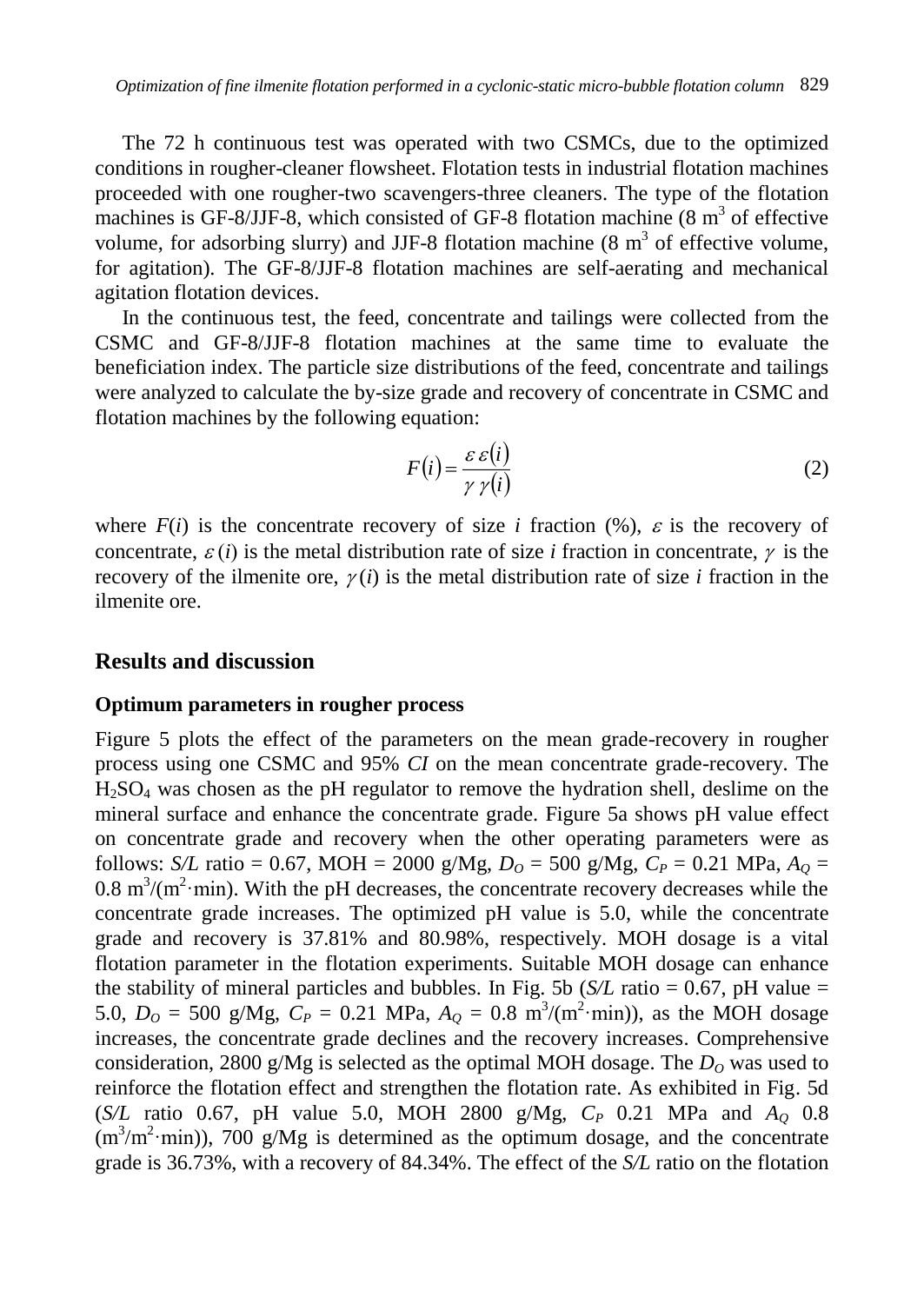is presented in Fig. 5c (pH value 5.0, MOH 2800 g/Mg, *D<sup>O</sup>* 700 g/Mg, *C<sup>P</sup>* 0.21 MPa and  $A_{Q}$  0.8 (m<sup>3</sup>/m<sup>2</sup>·min)). Assay evidence indicated that the *S/L* ratio of 0.82 is established as the optimum condition.



Fig. 5. Effect of the parameters on grade-recovery curves in rougher process using one CSMC, including 95% *CI* on the mean concentrate grade-recovery

The  $C_P$  has a critical influence on separation effect. In this section, other operating parameters were constant: *S/L* ratio 0.82, pH value 5.0, MOH 2800 g/Mg,  $D<sub>o</sub>$  700 g/Mg and  $A_Q$  0.8 m<sup>3</sup>/(m<sup>2</sup>·min). As shown in Fig. 5e, when the  $C_P$  is 0.19 MPa, the concentrate recovery (86.24%) is higher than the others, and the concentrate grade is similar with the others. Herein, the optimum  $C_P$  is 0.19 MPa. The  $A_O$  has an obvious influence on the particles-bubbles contact and bubbles quantities (Asplin et al., 1998). As exhibited in Fig. 5f (*S/L* ratio 0.82, pH value 5.0, MOH 2800 g/Mg, *D<sup>O</sup>* 700 g/Mg and  $C_P$  0.19 MPa), when the  $A_Q$  is 0.8 m<sup>3</sup>/(m<sup>2</sup>·min), the concentrate grade is 36.79%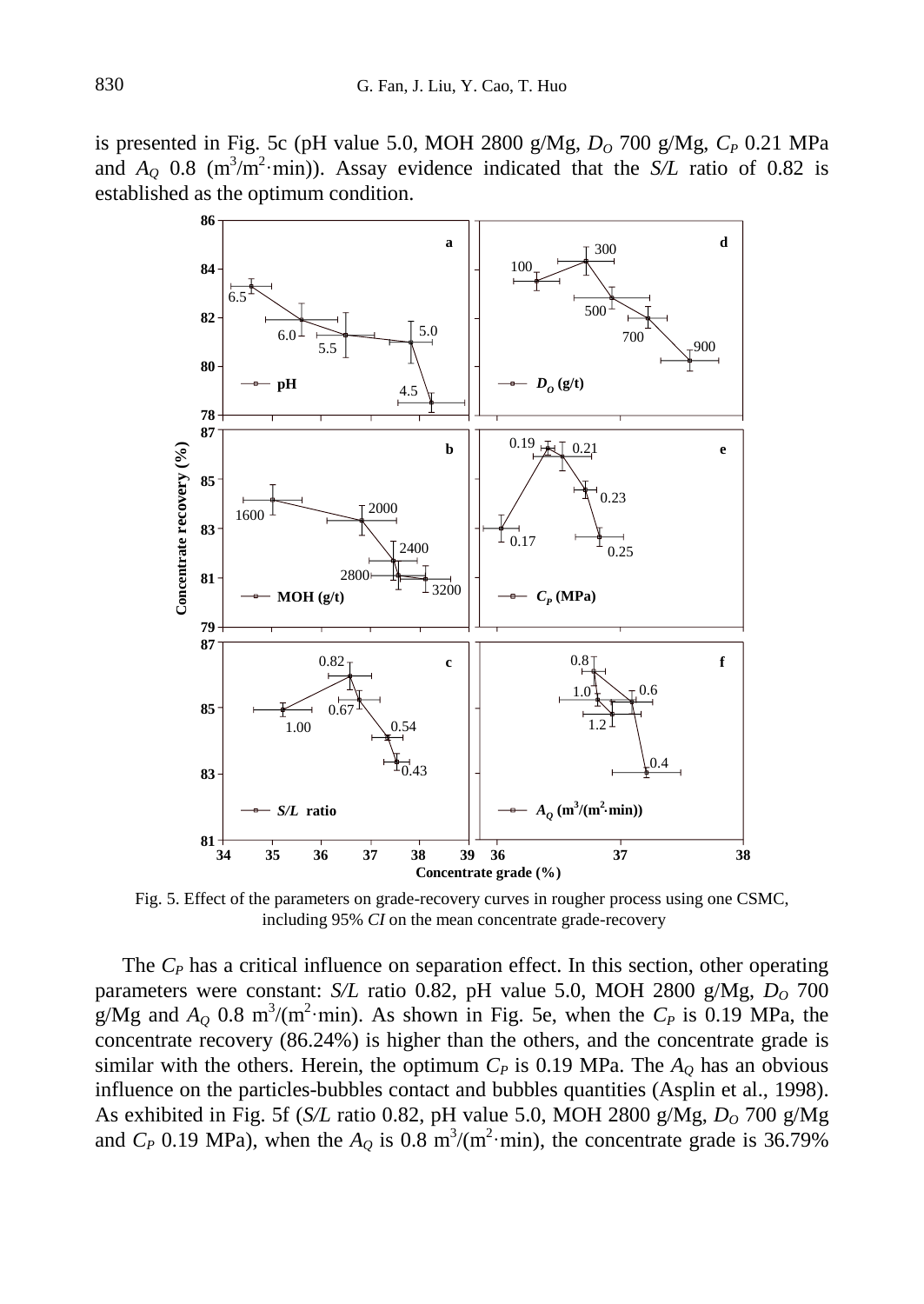and the recovery is 86.10%. Under this condition, the concentrate recovery is optimal even the concentrate grade has a slight decrease.

The 95% *CI* on the mean rougher concentrate grade-recovery (Fig. 5) indicates that there is a smaller uncertainty at each point, in both concentrate grade and recovery. This is a result of high stability of system and carefully control precision. The standard deviations for both concentrate grade (in the range  $<$  1%) and recovery (in the range  $<$ 1%) are normal, so smaller *CI* can be achieved and good data repeatability obtained.

## **Optimum parameters in cleaner process**

The principal role of cleaner process is to enhance the concentrate grade. This work investigates the influence of pH,  $C_P$  and  $A_Q$  value on the concentrate grade and recovery in cleaner. Results show that the optimal parameters of cleaner are follows: pH value 4.0,  $C_P$  0.16 MPa and  $A_Q$  0.5 m<sup>3</sup>/(m<sup>2</sup>·min). Under these conditions, the cleaner concentrate grade is 48.18% with recovery of 82.25%.

## **Continuous pilot plant test using two CSMCs**

The closed-circuit continuous pilot plant flotation test is to provide continuous operating data and compare equipment performance. Under the optimized parameters, the total reagent dosages in flotation machines are similar to that in CSMC. The detailed reagent dosages in flotation machines are: in one rougher, pH 5.0, MOH dosage 2300 g/Mg, *D<sup>O</sup>* dosage 500 g/Mg; in one cleaner, pH 4.0; in one scavenger, MOH dosage 500 g/Mg, *D<sup>O</sup>* dosage 180–200 g/Mg. No reagents were added in other steps.

| Separation   |       | Grade $(TiO2, %)$ | Concentrate | $TiO2$ recovery in |                    |  |
|--------------|-------|-------------------|-------------|--------------------|--------------------|--|
| system       | Feed  | Concentrate       | Tailings    | vield $(\%)$       | concentrate $(\%)$ |  |
| <b>FCSMC</b> | 20.16 | 48.11             | 5.43        | 34.51              | 82.36              |  |
| FM           | 20.13 | 47.03             | 8.92        | 29.41              | 68.72              |  |

Table 4. Comparison of separation system between FCSMC and FM for the ilmenite ore

As Table 4 displays, the CSMC concentrate grade and recovery is 48.11% and 82.36%, respectively. Compared with the flotation machines, the CSMC [concentrate](app:ds:concentrate) grade and recovery increases 1.08 and 13.64 [percentage](app:ds:percentage) [points](app:ds:point), respectively. Moreover, the flowsheet is simplified from six steps in flotation machines to two steps in the CSMC.

## **By-size grade and recovery of concentrate in continuous pilot plant test**

Figure 6 shows the by-size grade and recovery of concentrate in the CSMC and flotation machines. As the particle size decreases, the by-size concentrate grade increases ( $+38$  μm) then decreases ( $-38$  μm), and the by-size concentrate recovery increases in both CSMC and flotation machines. However, the CSMC achieves significant concentrate grade and recovery for all size fractions expect for  $+74$  µm size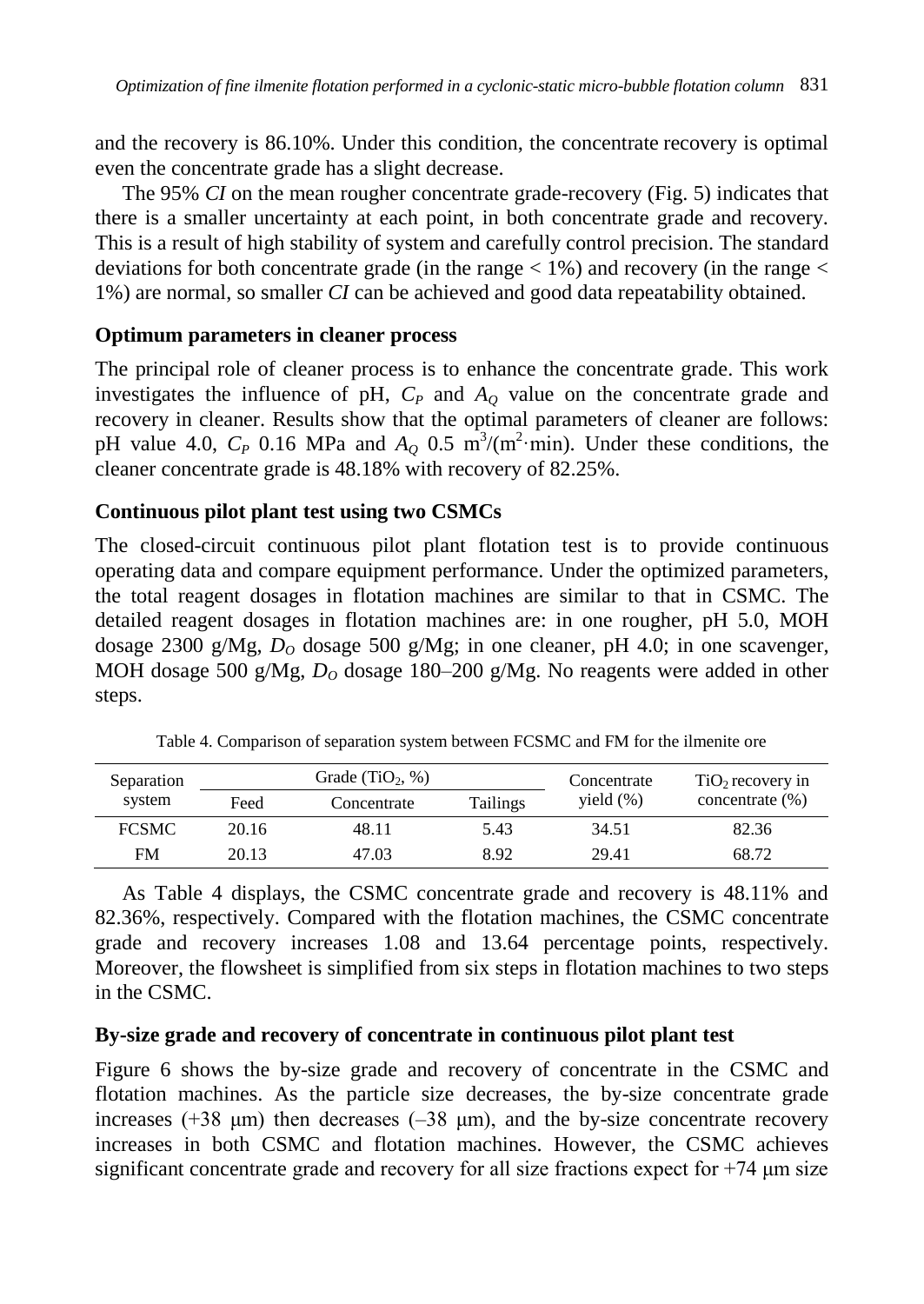fraction. In the  $-74+38$  µm fraction, the CSMC concentrate [recovery](app:ds:recovery) is 84.87%, while the CSMC concentrate grade is 49.33%. Nevertheless, the flotation machines concentrate grade and [recovery](app:ds:recovery) is only 48.51% and 69.67%, respectively. In the size range –38+30 μm fraction, the CSMC concentrate [grade](app:ds:recovery) increases by 2.32% and concentrate [recovery](app:ds:recovery) increases by 14.33%, compared with flotation machines. In the size range  $-30+20$  µm fraction, the CSMC obtained concentrate with a grade of 48.72% and a recovery of 92.71%, compared to only 44.40% and 80.09%, respectively, when using flotation machines for the same size fraction. For the fraction  $-20 \mu m$ , the CSMC concentrate recovery is the highest, however, the grade of this size fraction is lower relative to other size fractions, which may result from gangue entrainment.



Fig. 6. By-size grade and recovery of concentrate curve with CSMC and flotation machines

Therefore, the CSMC is a more effective device for fine ilmenite beneficiation, compared with flotation machines. The kinetic analysis of bubbles and particles in cyclone zone on the radial direction also gives the same conclusion (Li et al., 2012; Zhou and Liu, 2007).

## **Conclusion**

This work exploits the CSMC to process fine ilmenite ore. The optimum parameters of the ilmenite flotation in rougher and cleaner process are obtained basing on the mean grade-recovery curve. A continuous pilot plant test is conducted in rougher-cleaner process using two CSMC's. The by-size grade and recovery of concentrate is analyzed. The conclusions drawn from this study are as follows.

 The optimal conditions in rougher are follows: S/L ratio 0.82, pH 5.0, MOH dosage 2800 g/Mg,  $D_0$  dosage 700 g/Mg,  $C_P$  0.19 MPa,  $A_Q$  0.8 m<sup>3</sup>/(m<sup>2</sup>·min). The optimal conditions in cleaner are follows: pH 4.0,  $C_{P}$  0.16 MPa, and  $A_{O}$  0.5  $m^3/(m^2 \cdot min)$ .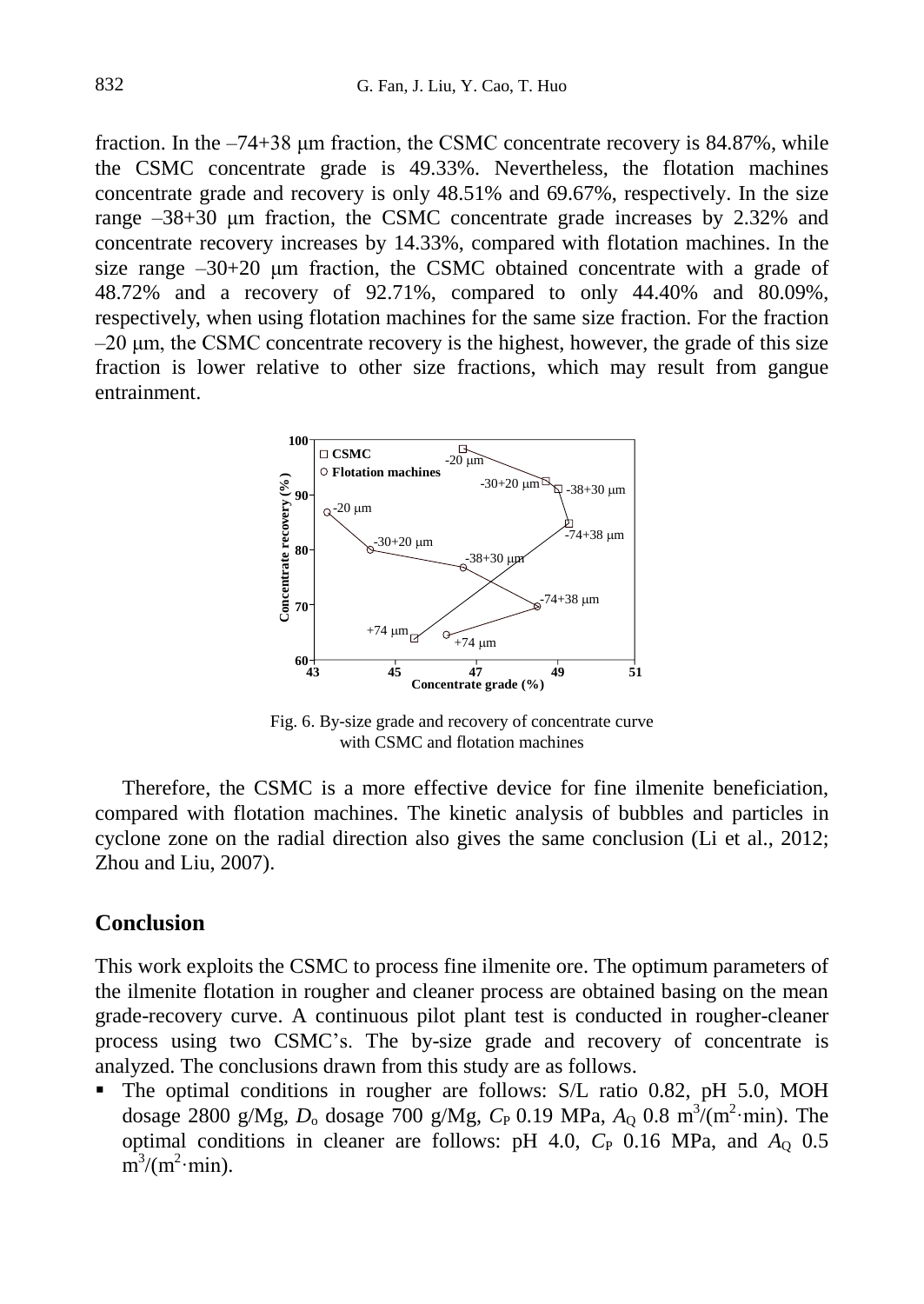Compared with flotation machines, the cleaner concentrate grade of the CSMC is 48.11% with an improvement of 1.08 [percentage](app:ds:percentage) [points](app:ds:point), while the concentrate recovery is 82.36% with 13.64 [percentage](app:ds:percentage) [points](app:ds:point) increment in continuous pilot plant test. The flowsheet is simplified from six steps (one rougher-two scavengersthree cleaners) in flotation machines to two steps (rougher-cleaner) in the CSMC. Results show the CSMC is an effective beneficiation device to recovery –74 μm size fraction.

## **Acknowledgments**

This research was subsidized by the Basic Research of Large-scale Quality Improvement and Utilization of Low-quality Coal of "973" Project (Grant No. 2012CB214905), the Fundamental Research Funds for the Central Universities (Grant No. 2013DXS02), the 111 Project (B12030). The authors also acknowledge the assistance of Program for Postgraduates Research Innovation in Universities of Jiangsu Province, China (Grant No. CXLX12\_0967).

## **References**

- ASPLIN R.A., SADR-KAZEMI N., CILLIERS J.J., 1998. *The effect of surfactant concentration on batch flotation mineral flux and froth structure*. Minerals Engineering, 11(3), 257–269.
- BANISI S., FINCH J.A., 2001. *Technical note testing a flotation column at the Sarcheshmeh copper mine.* Minerals Engineering, 7, 785–789.
- CAO Y.J., GUI X.H., MA Z.L., YU X.X., CHEN X.D., ZHANG X.P., 2009. *Process mineralogy of copper-nickel sulphide flotation by a cyclonic-static micro-bubble flotation column.* Mining Science and Technology, 19(6), 784–787.
- DENG X.W., LIU J.T., WANG Y.T., CAO Y.J., 2013. *Velocity distribution of the flow field in the cyclonic zone of cyclone-static micro-bubble flotation column.* International Journal of Mining Science and Technology, 23(1), 89–94.
- DOBBY G.S., FINCH J.A., 1991. *Column flotation: a selected revive, part II.* Minerals Engineering, 4, 911–923.
- DRZYMALA J., 2007. *Atlas of upgrading curves used in separation and mineral science and technology, Part II.* Physicochemical Problems of Mineral Processing, 41, 27–35.
- EISELE T.C., KAWATRA S.K., 2007. *Reverse column flotation of iron ore.* Minerals & metallurgical processing, 24(2), 61–66.
- FAN X., ROWSON N.A., 2000. *The effect of Pb(NO<sup>3</sup> )<sup>2</sup> on ilmenite flotation.* Minerals Engineering, 13(2), 205–215.
- GUI X.H., WANG Y.T., ZHANG H.J., LI S.L., 2014. *Effect of two-stage stirred pulp-mixing on coal flotation.* Physicochemical Problems of Mineral Processing, 50(1), 299–310.
- HASAN H., HALE, S., 2007. *Optimization of some parameters in column flotation and a comparison of conventional cell and column cell in terms of flotation performance.* Journal of the Chinese Institute of Chemical Engineers, 38(3–4), 287–293.
- HONAKER R.Q., MOHANTY M.K., 1996. *Enhance column flotation performance for fine coal cleaning.* Minerals Engineering, 9(9), 931–945.
- HULYA K., UGUR U., 2012. *Zinc recovery from lead-zinc-copper complex ores by using column flotation.* Mineral Processing and Extractive Metallurgy Review, 33(5), 327–338.
- KAWATRA S.K., EISELE T.C., 1995. *Baffled-column flotation of a coal plant fine-waste stream.*  Minerals and Metallurgical Processing, 12(3), 138–142.